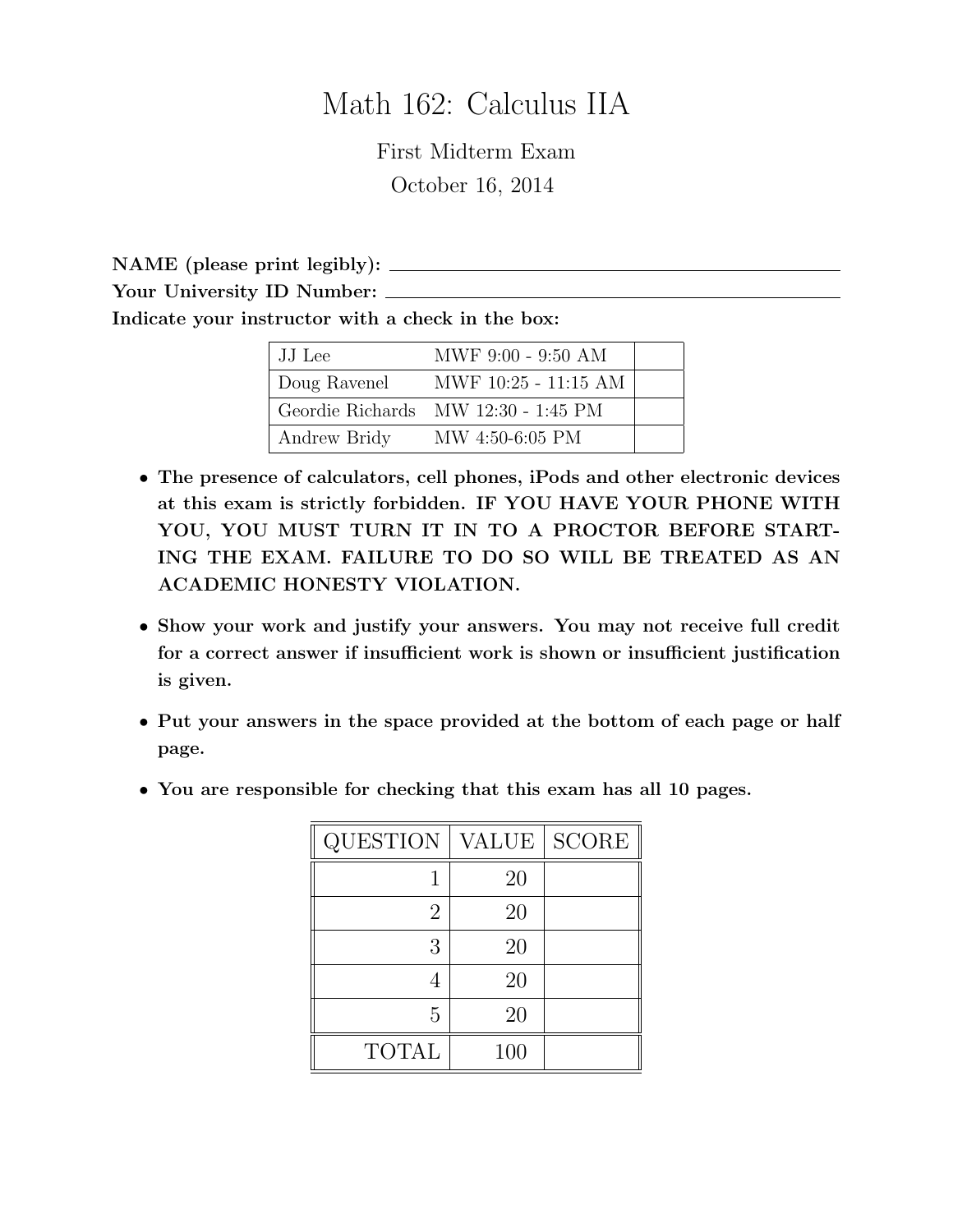(a) Use integration by parts to express  $\int x^n e^x dx$  in terms of  $\int x^{n-1}e^x dx$  for  $n > 0$ .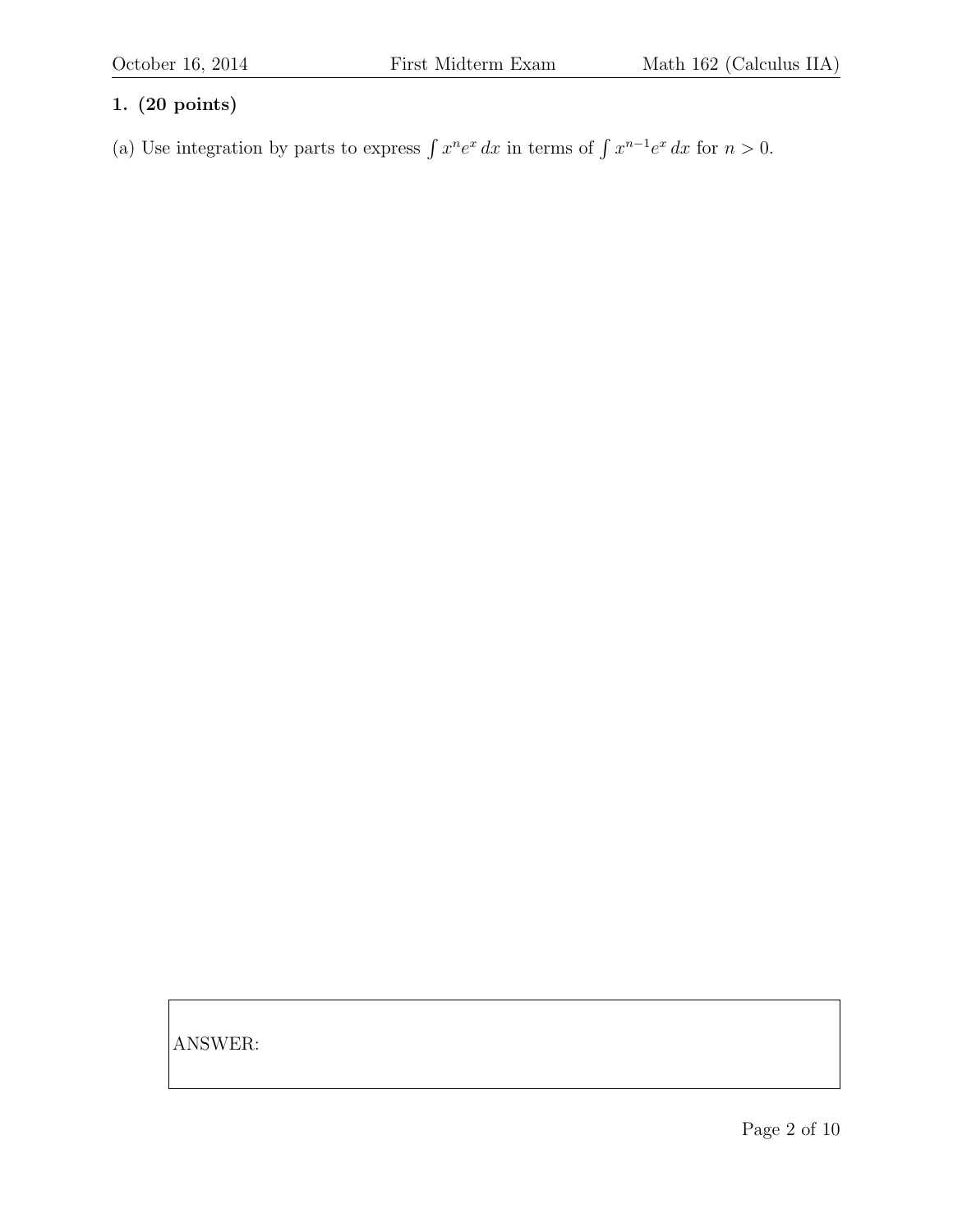(b) Use the formula repeatedly to find

$$
\int x^3 e^x \, dx.
$$

You will not get partial credit here if the formula you are using is incorrect.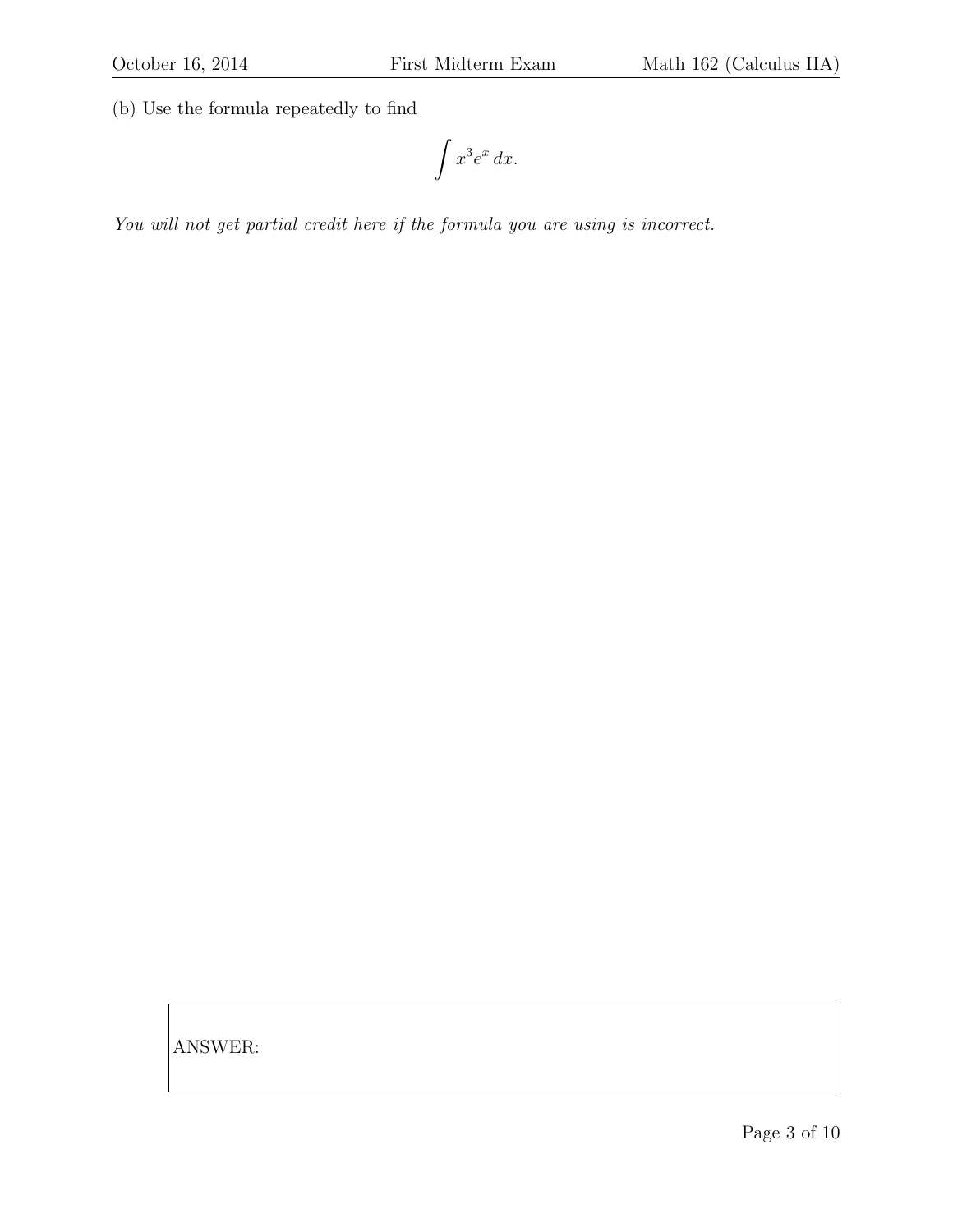2. (20 points) The half bagel problem. Consider the region between the x-axis and the semicircle  $y = \sqrt{a^2 - (x - b)^2}$  with  $b > a > 0$ . The semicircle has radius a and center  $(b, 0)$ . We want to find the volume V of the solid of revolution about the y-axis.

(a) Write the integral for the volume and convert it to a trig integral using the substitution  $x = b - a \cos \theta$  for  $0 \le \theta \le \pi$ .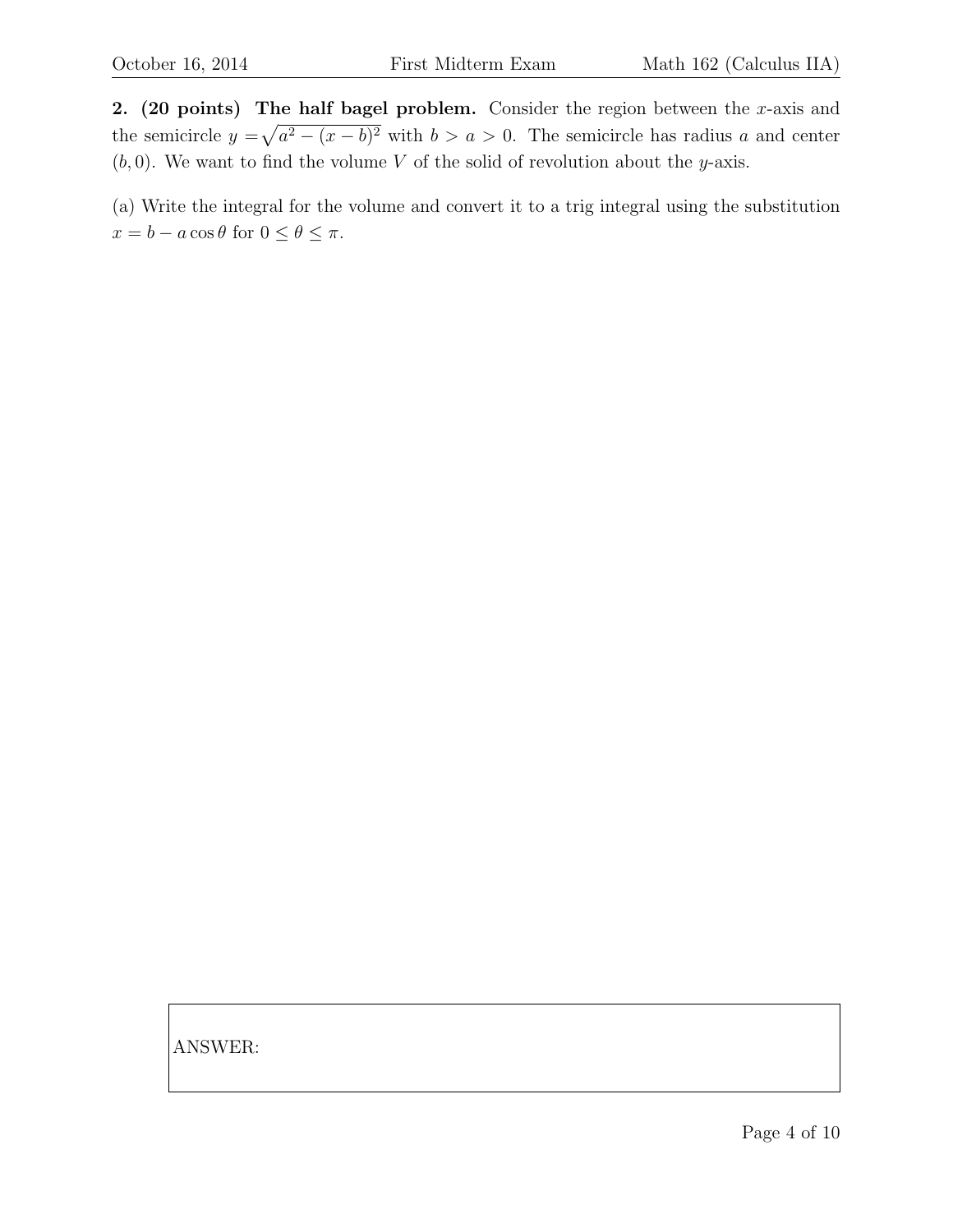(b) Find the volume in terms of  $a$  and  $b$ .

You will not get partial credit here if the integral you are using is incorrect.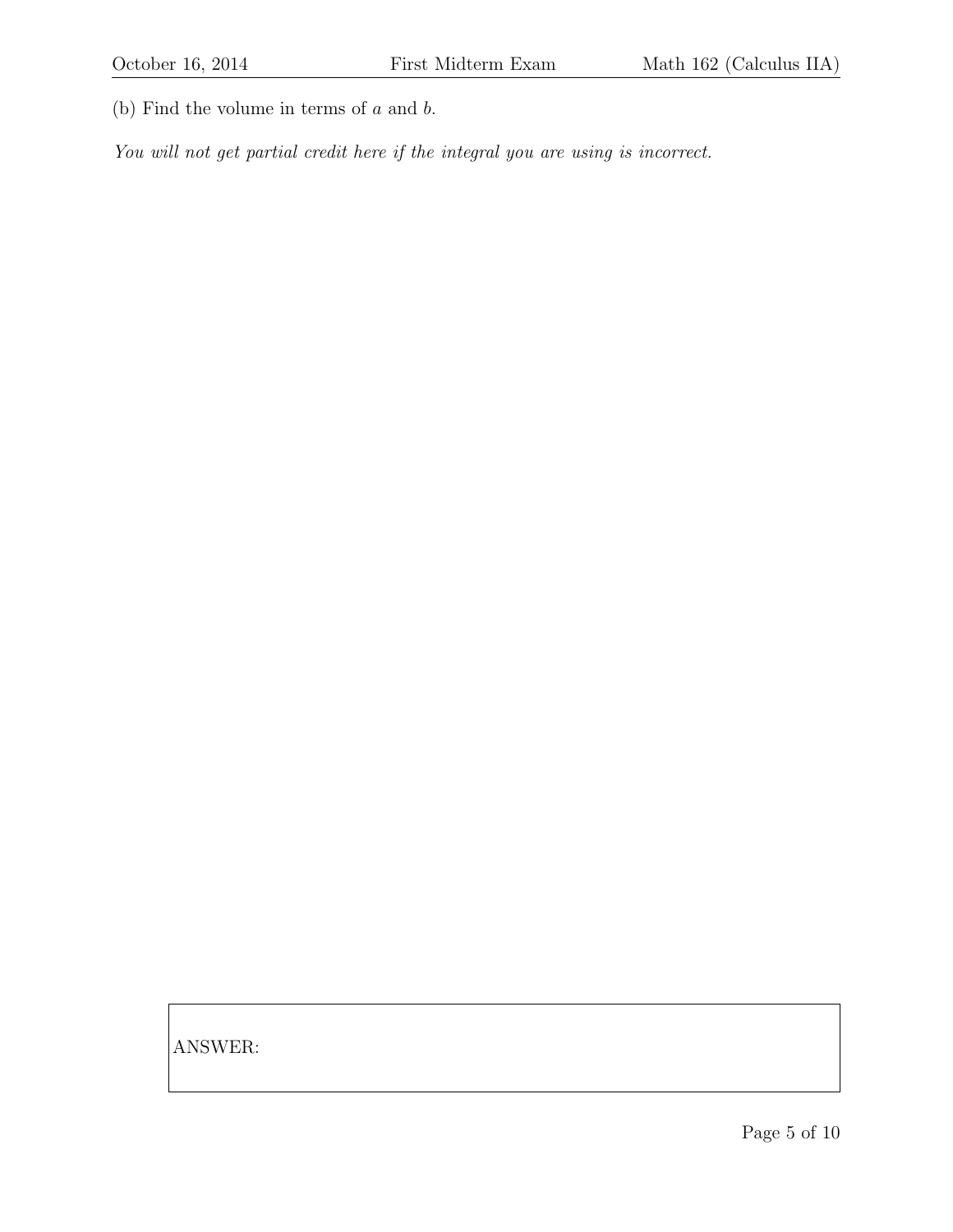(a) Let  $a > 0$  be a fixed positive number. Compute the definite integral

$$
\int_0^{a/\sqrt{2}} \frac{1}{(a^2 - x^2)^{3/2}} dx.
$$

Your answer should be expressed in terms of  $a$ .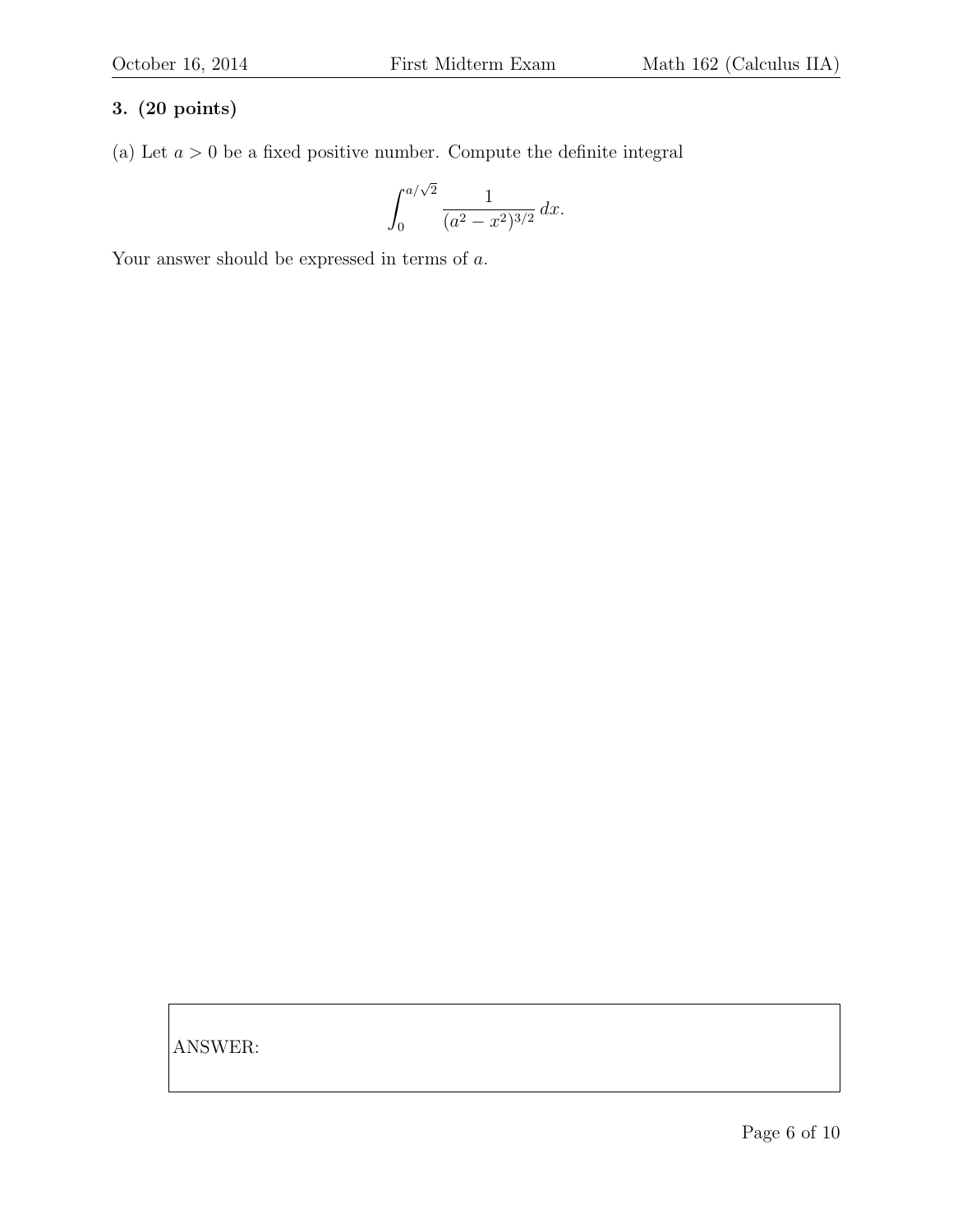(b) Find the integral

$$
\int \frac{1}{\sqrt{x^2 + 2x + 10}} \, dx.
$$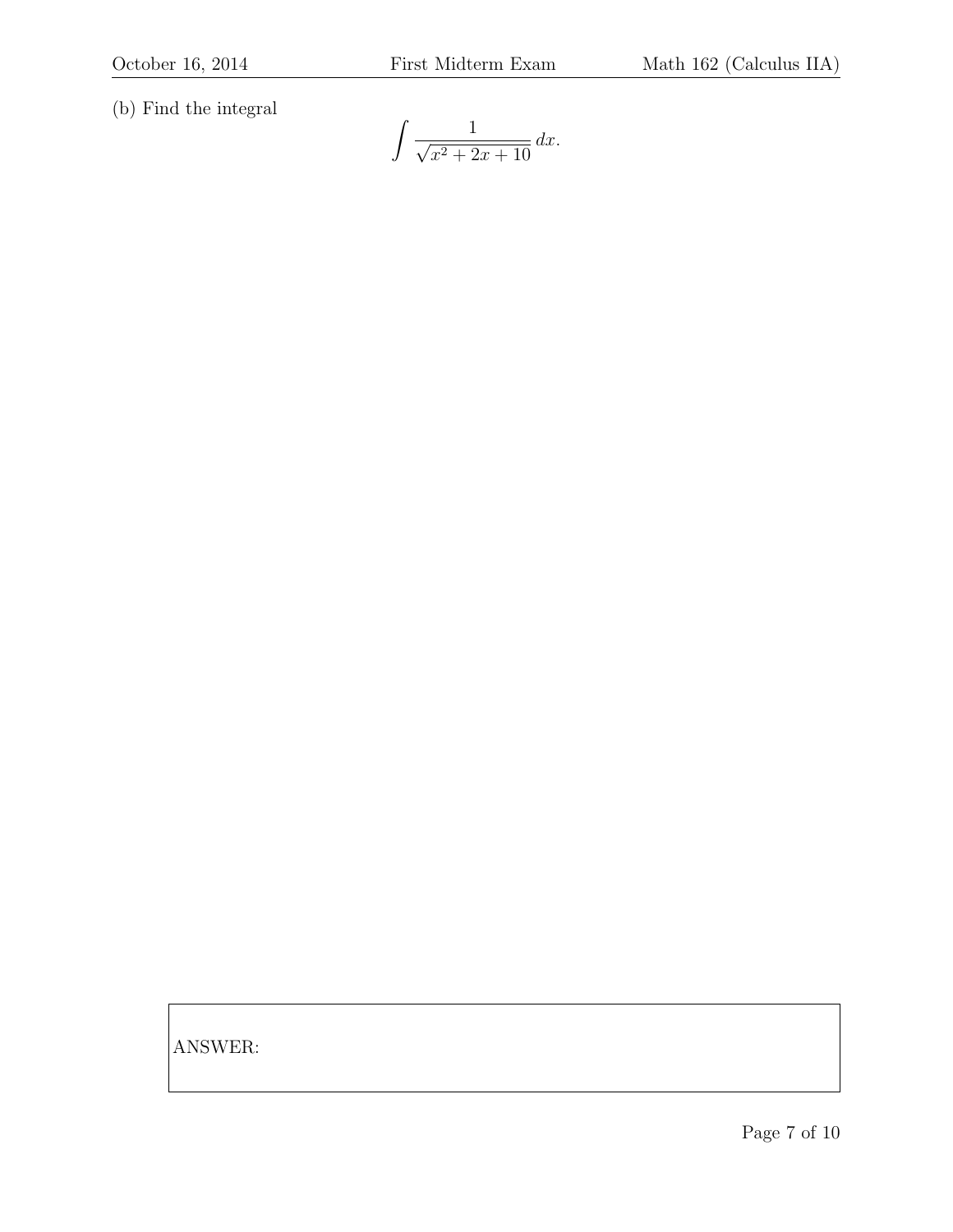(a) Evaluate the integral

$$
\int \frac{2x^3 + 5x^2 + x}{x^3 + x^2 - x - 1} \, dx.
$$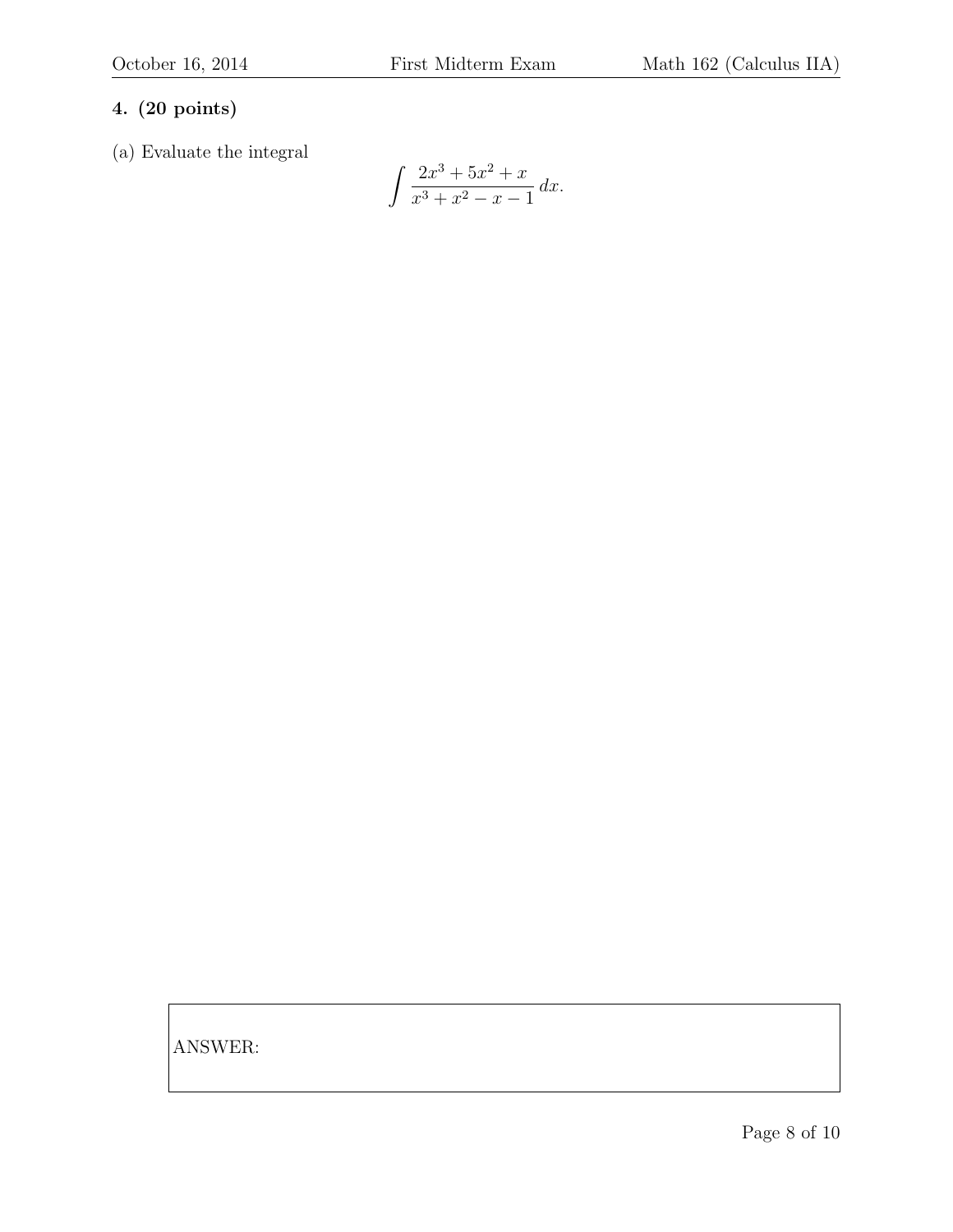(b) Find the integral

 $\int \sin^5 x \cos^2 x \, dx.$